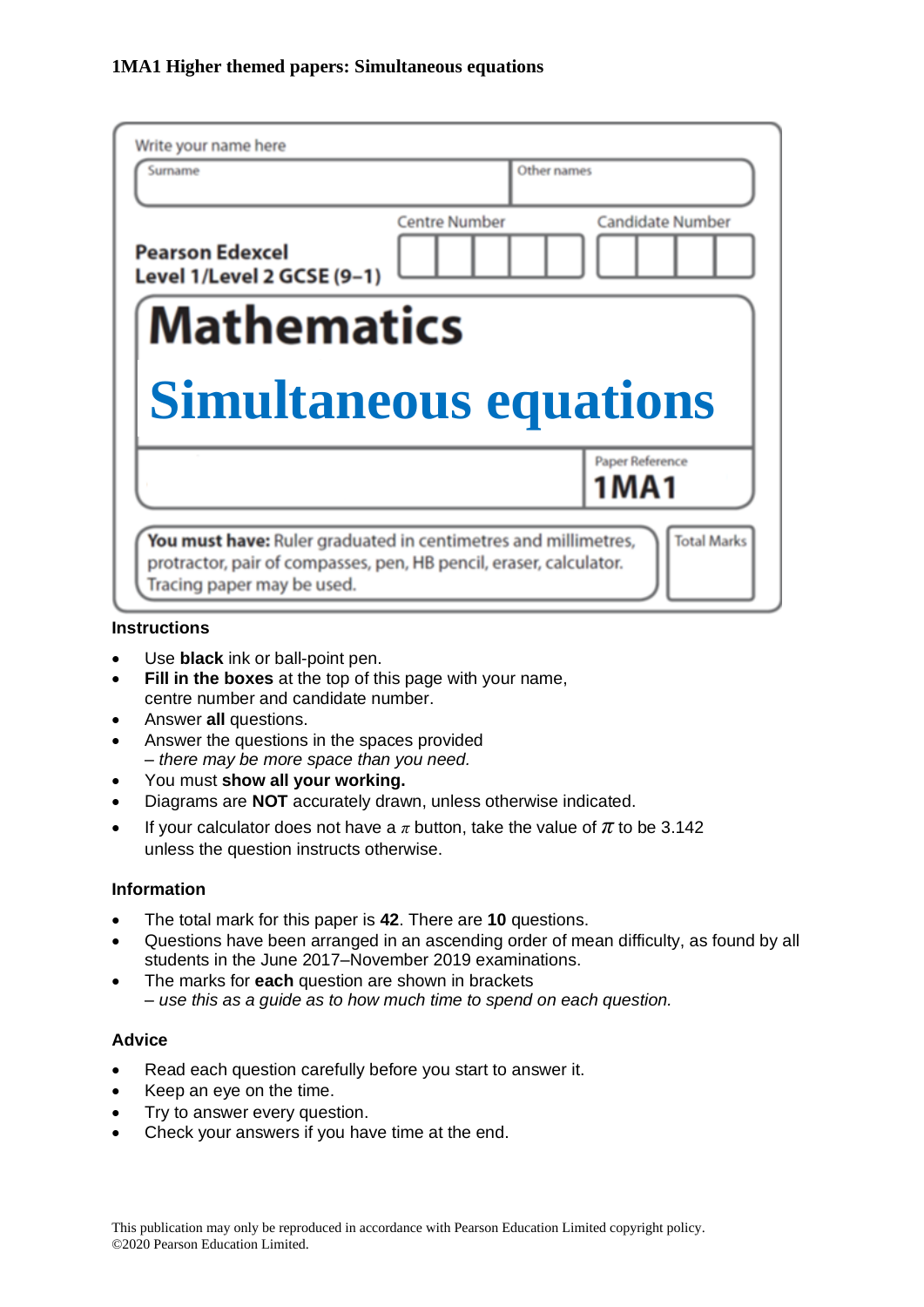**1** Solve the simultaneous equations

$$
3x + y = -4
$$

$$
3x - 4y = 6
$$

*x* = .......................................................

*y* = .......................................................

**(Total for Question 1 is 3 marks)**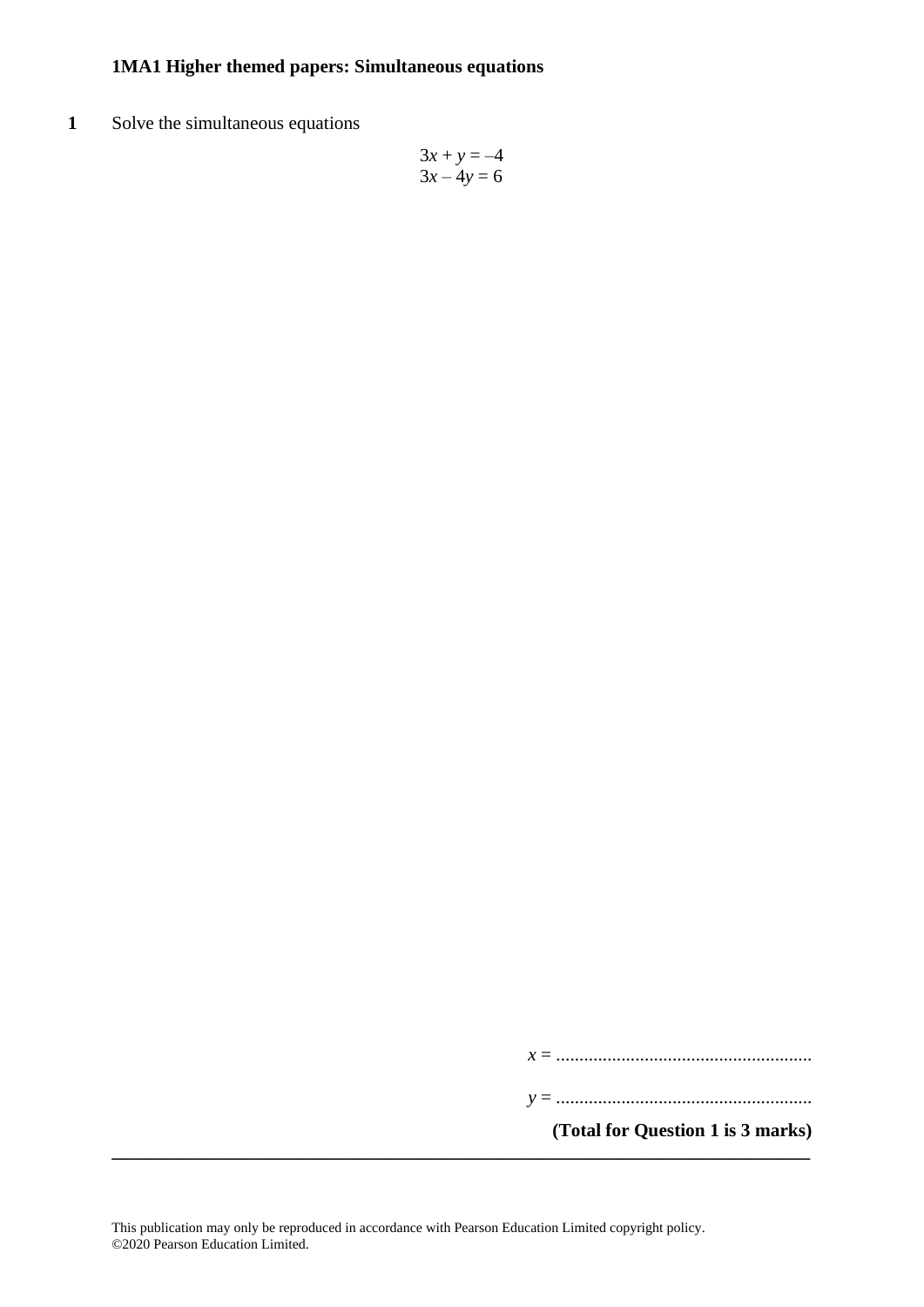**2** Solve the simultaneous equations

$$
3x - 2y = -5
$$
  

$$
2x - 4y = 2
$$

*x* = .......................................................

*y* = .......................................................

**(Total for Question 2 is 3 marks)**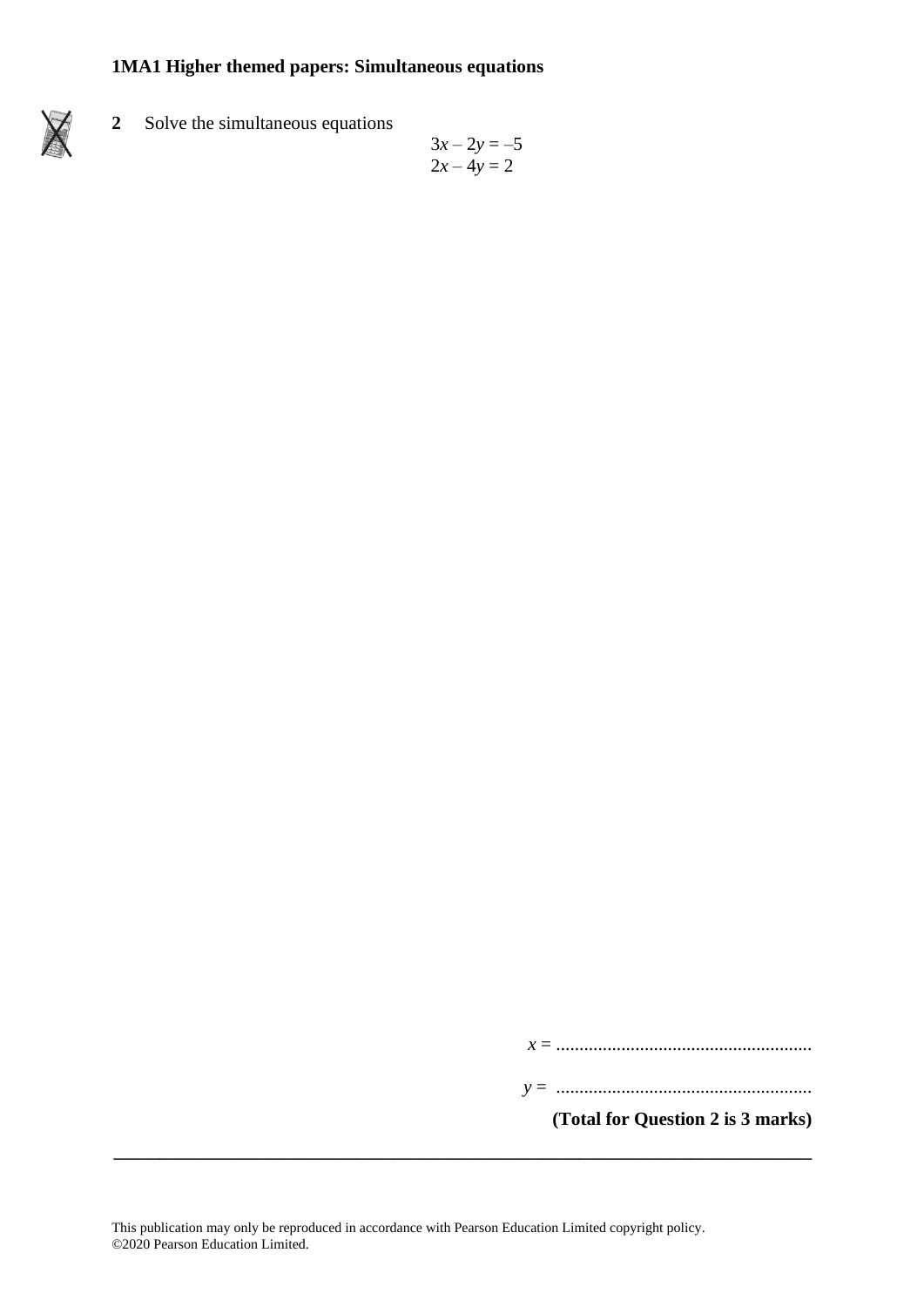

**3** Solve the simultaneous equations

$$
5x + y = 21
$$

$$
x - 3y = 9
$$

*x* = ......................................................

*y* = ......................................................

**(Total for Question 3 is 3 marks)**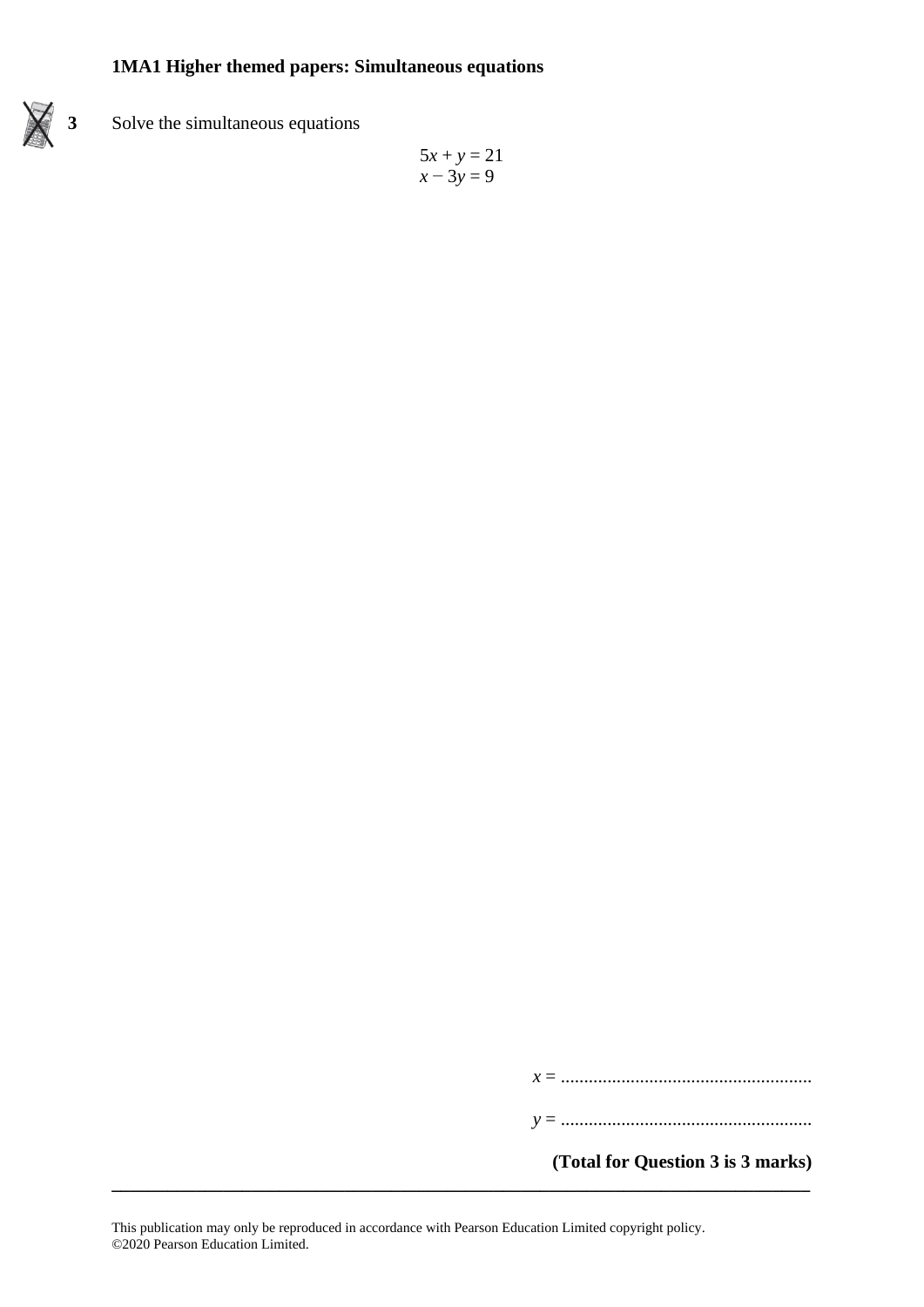**4** Solve the simultaneous equations

 $2x + 3y = 6$  $7x - 2y = 1$ 

*x* = .......................................................

*y* = .......................................................

**(Total for Question 4 is 4 marks)**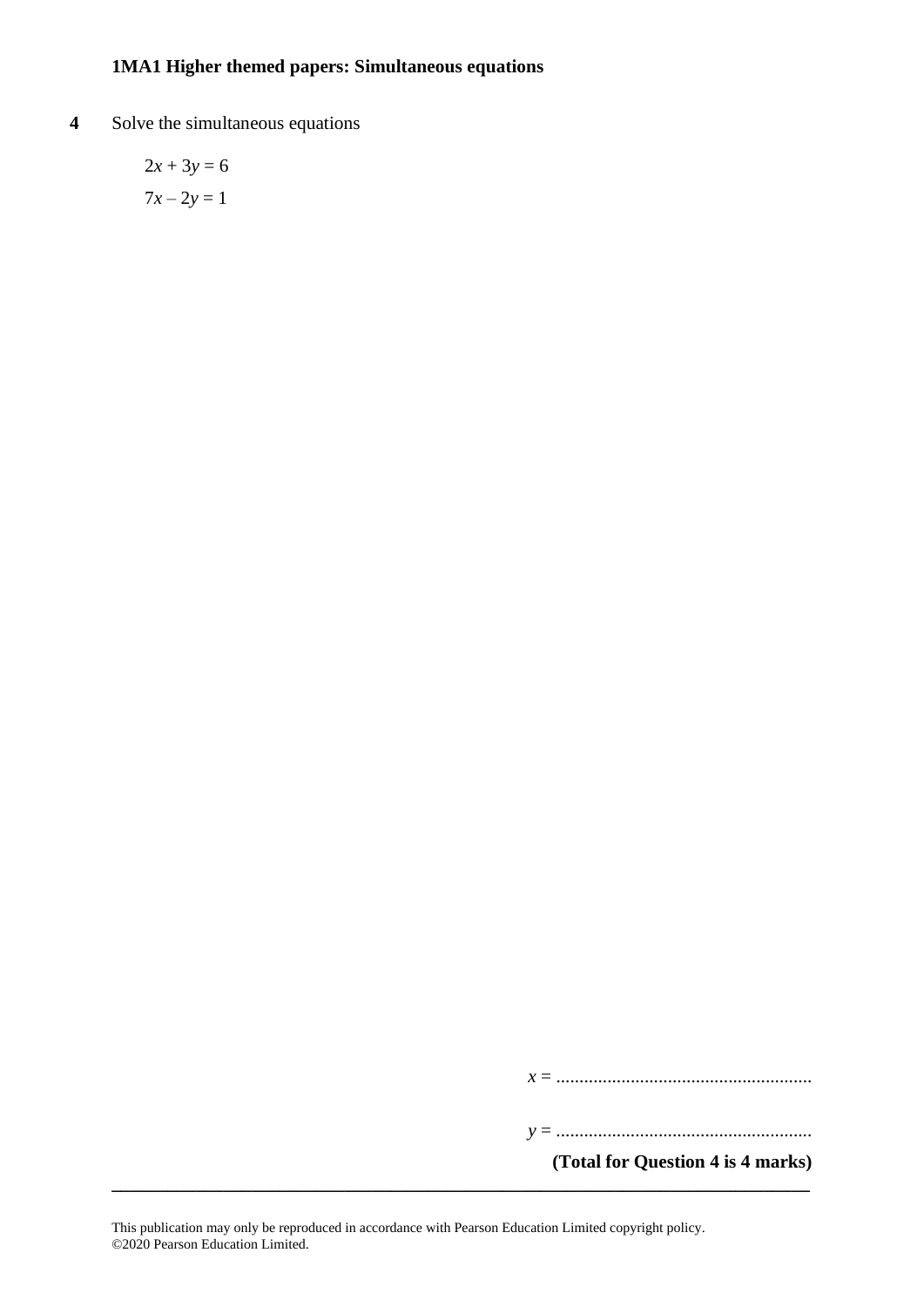**5** Solve the simultaneous equations

$$
4x + 6y = 5
$$

$$
7x + 5y = -10.5
$$

*x* = .......................................................

*y* = .......................................................

**(Total for Question 5 is 4 marks)**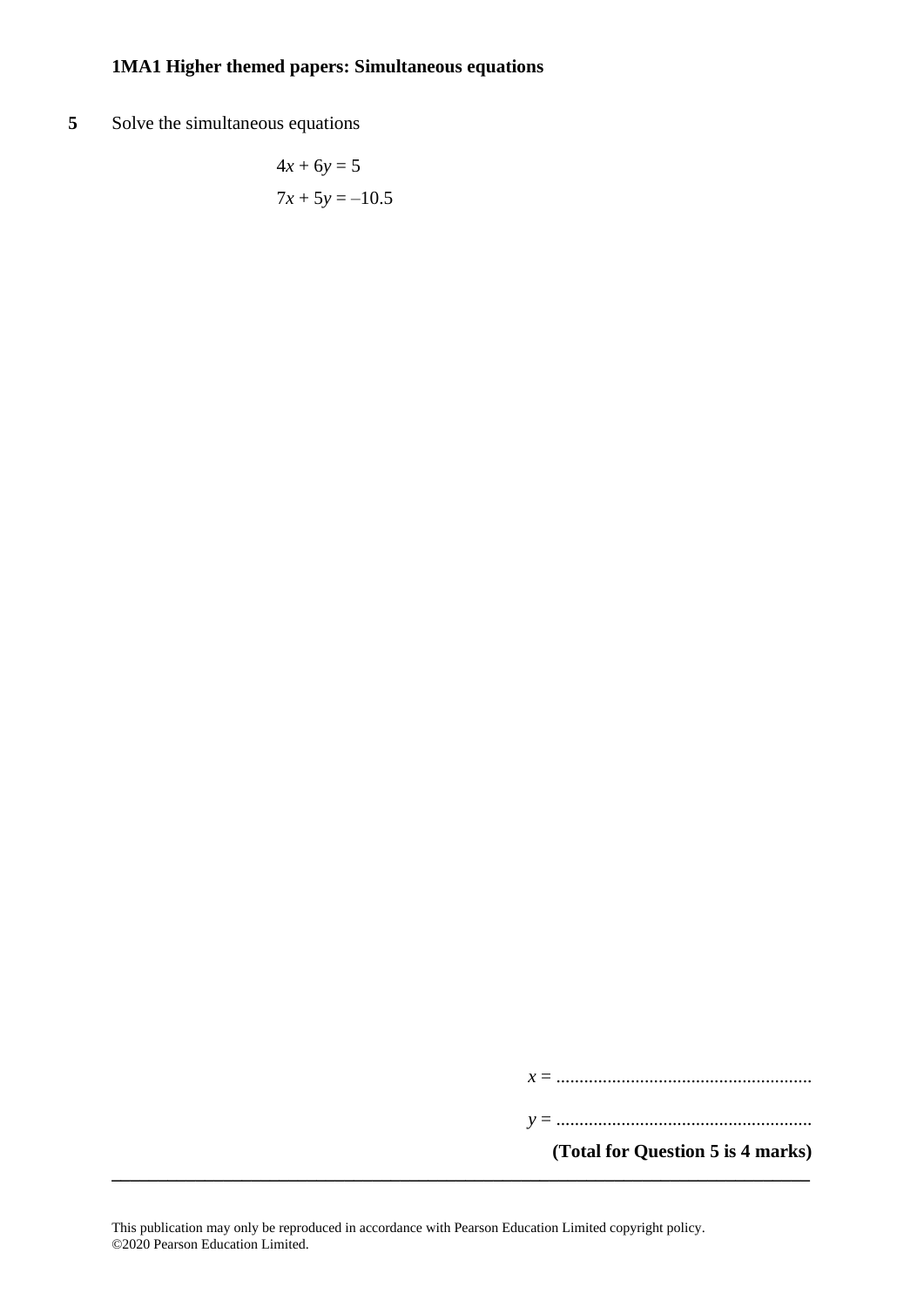

**6** Solve algebraically the simultaneous equations

$$
x^2 + y^2 = 25
$$

$$
y - 3x = 13
$$

..............................................................................

**(Total for Question 6 is 5 marks)**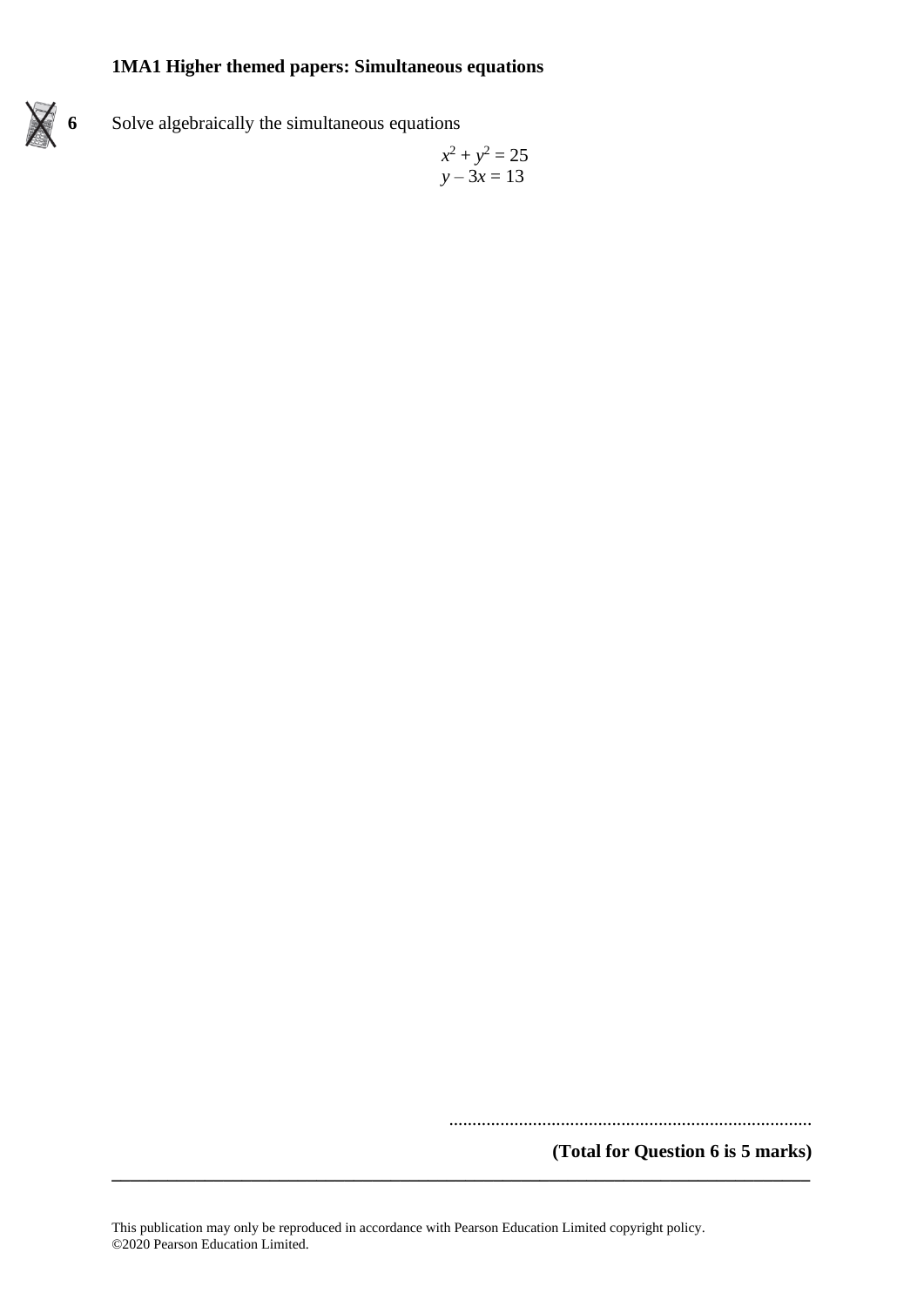**7** Solve algebraically the simultaneous equations

$$
x^2 - 4y^2 = 9
$$

$$
3x + 4y = 7
$$

.....................................................................................................................................................

**\_\_\_\_\_\_\_\_\_\_\_\_\_\_\_\_\_\_\_\_\_\_\_\_\_\_\_\_\_\_\_\_\_\_\_\_\_\_\_\_\_\_\_\_\_\_\_\_\_\_\_\_\_\_\_\_\_\_\_\_\_\_\_\_\_\_\_\_\_\_\_\_\_\_\_**

#### **(Total for Question 7 is 5 marks)**

This publication may only be reproduced in accordance with Pearson Education Limited copyright policy. ©2020 Pearson Education Limited.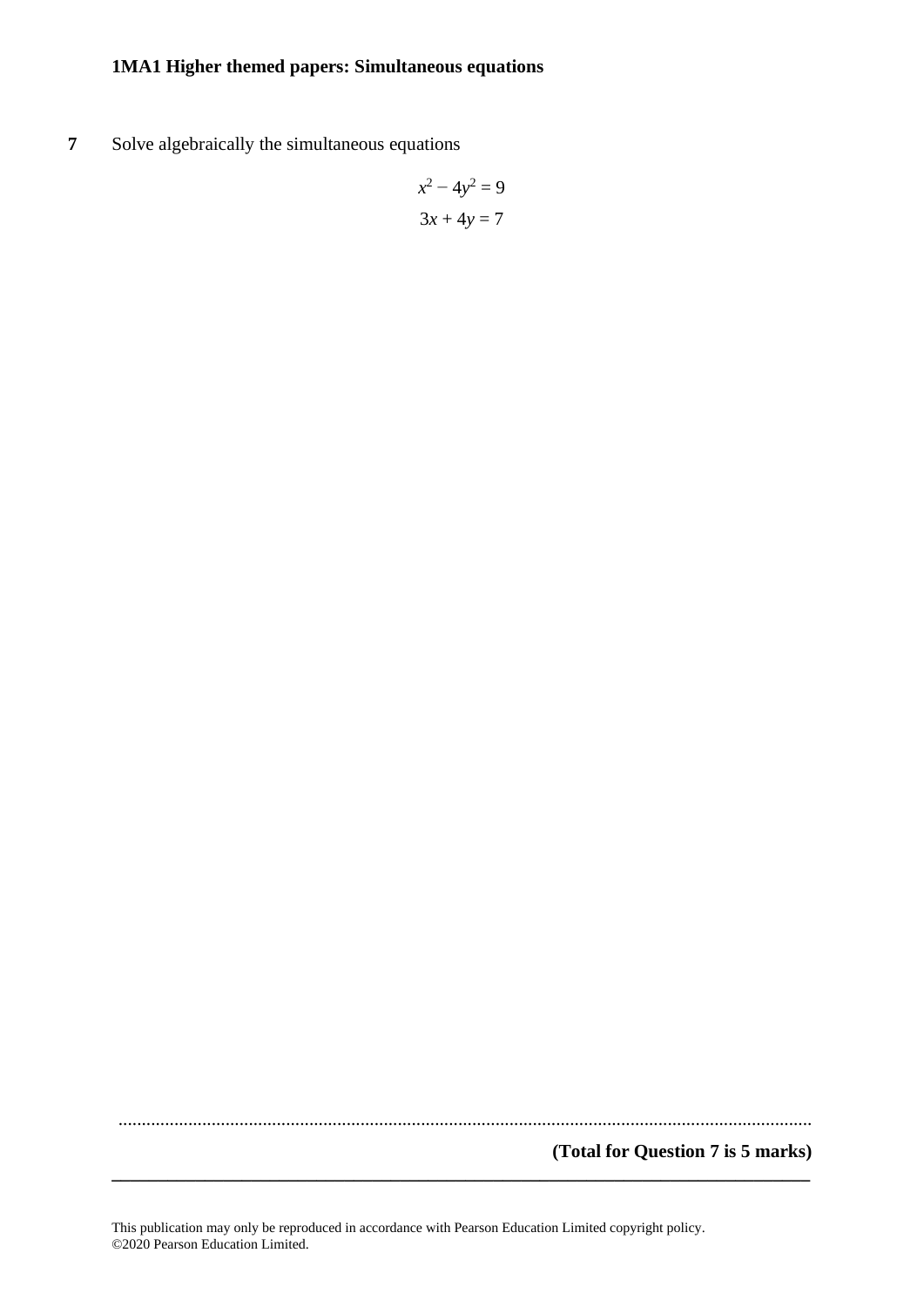

# **8** Solve algebraically

$$
x2 + y2 = 18
$$

$$
x - 2y = -3
$$

.......................................................................................................................................

**\_\_\_\_\_\_\_\_\_\_\_\_\_\_\_\_\_\_\_\_\_\_\_\_\_\_\_\_\_\_\_\_\_\_\_\_\_\_\_\_\_\_\_\_\_\_\_\_\_\_\_\_\_\_\_\_\_\_\_\_\_\_\_\_\_\_\_\_\_\_\_\_\_\_\_**

**(Total for Question 8 is 5 marks)**

This publication may only be reproduced in accordance with Pearson Education Limited copyright policy. ©2020 Pearson Education Limited.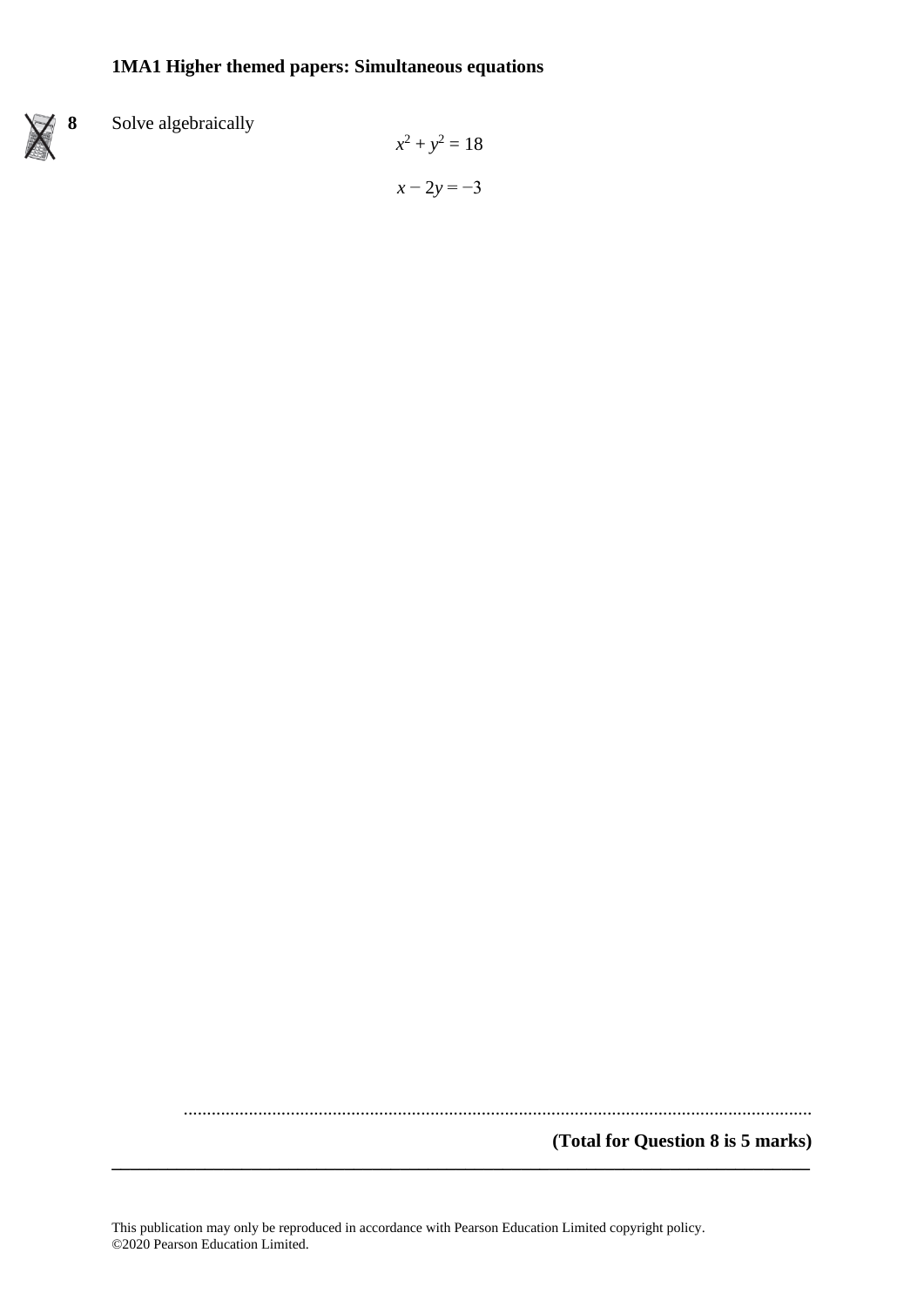**9** Solve algebraically the simultaneous equations

$$
2x^2 - y^2 = 17
$$

$$
x + 2y = 1
$$

.............................................................................................................................................

**(Total for Question 9 is 5 marks) \_\_\_\_\_\_\_\_\_\_\_\_\_\_\_\_\_\_\_\_\_\_\_\_\_\_\_\_\_\_\_\_\_\_\_\_\_\_\_\_\_\_\_\_\_\_\_\_\_\_\_\_\_\_\_\_\_\_\_\_\_\_\_\_\_\_\_\_\_\_\_\_\_\_\_**